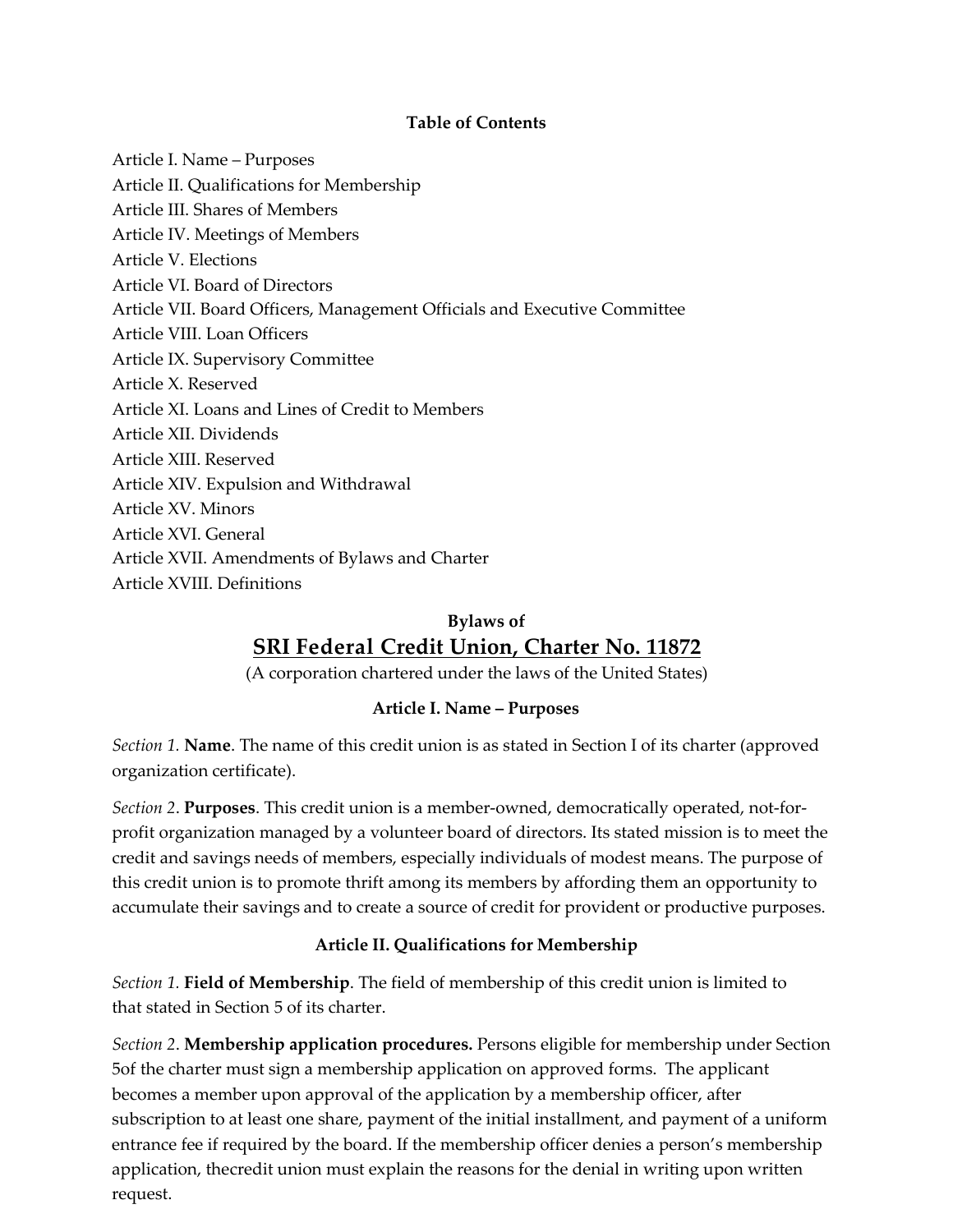*Section 3*. **Maintenance of membership share required**. A member who withdraws all shareholdings or fails to comply with the time requirements for restoring his or her account balance to par value in Article III, Section 3, ceases to be a member. By resolution, the board may require persons readmitted to membership to pay another entrance fee.

#### *Section 4.* **Continuation of membership**.

- a) **Once a member, always a member**. Once a member, always a member until the personor organization chooses to withdraw its membership or is expelled under the Act and Article XIV of these bylaws.
- b) **Limitation of services**. Notwithstanding any provision of these bylaws, the board of directors may adopt a policy that limits credit union services to any member not in good standing.

*Section 5.* **Member in good standing**. A member in good standing retains all their rights and privileges in the credit union. A member in good standing is a member who maintains at least the minimum share set forth in Article III, Section 1, of these bylaws; who is not significantly delinquent on any credit union loan; who has not had any account with this credit union closed due to abuse or negligent behavior; who has not caused a financial loss to this credit union; and who has not engaged in violent, belligerent, disruptive, or abusive activities, such as:

- 1) Violence, intimidation, threats, harassment, or physical or verbal abuse of duly elected or appointed officials or employees of the credit union, members, or agents of the credit union. This includes actions while on credit union premises and through use of telephone, mail, email, or other electronic method.
- 2) Causes or threatens damage to credit union property.
- 3) Unauthorized use or access of credit union property.
- 4) Knowingly disseminating incorrect, misleading, confidential, or proprietary information regarding the credit union.
- 5) Any actions that may cause material risk or financial harm to the credit union.

A credit union may limit services for violent, belligerent, disruptive, or abusive activities only if there is a logical relationship between the objectionable activities and the services to be suspended. In the event of a suspension of service, the member will be notified of what accounts or services have been discontinued.

Subject to Article XIV of these bylaws and any applicable limitation of services policy approved by the board, members not in good standing retain their right to attend, participate, and vote at the annual and special meetings of the members and maintain a share account.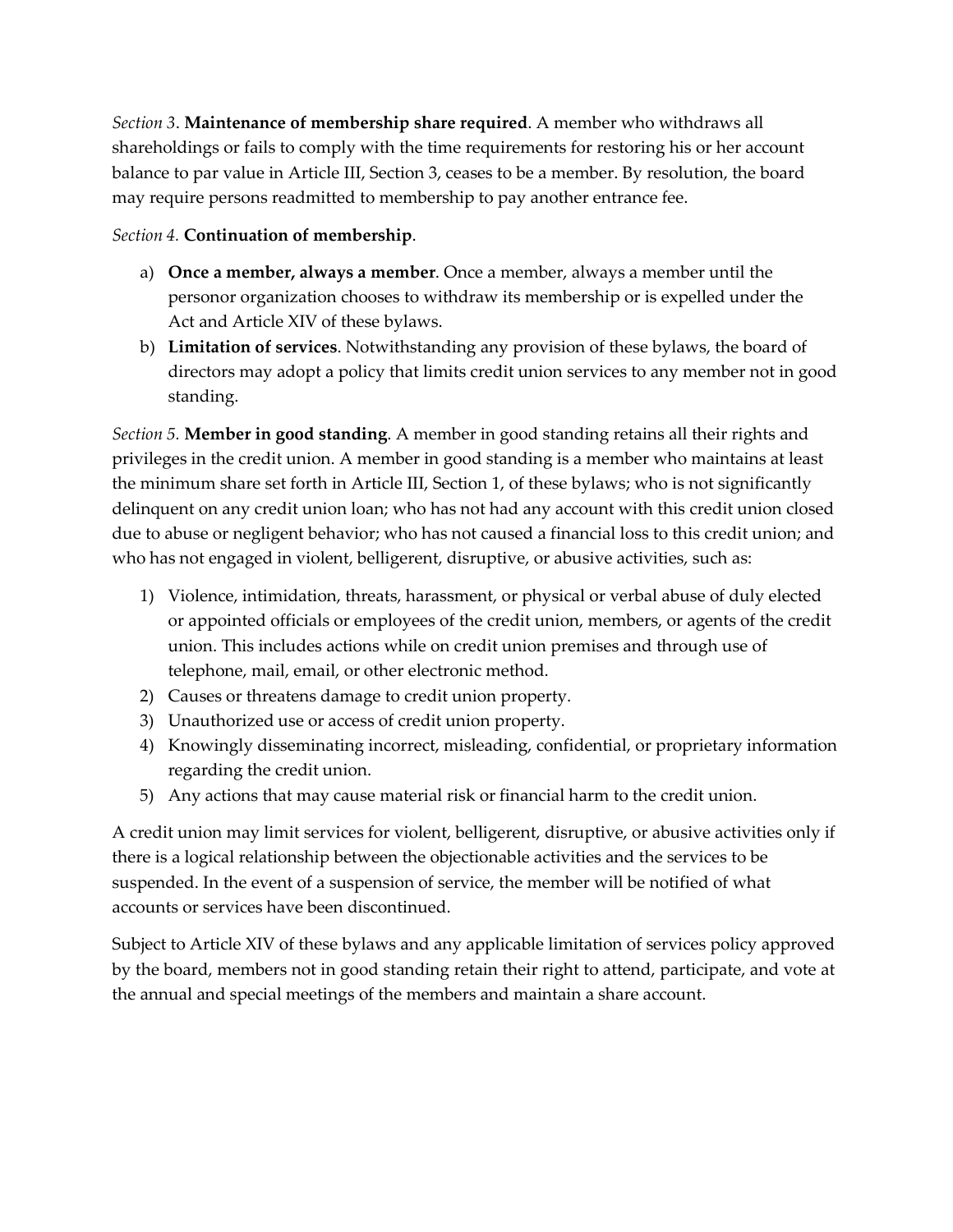#### **Article III. Shares of Members**

*Section 1*. **Par value**. The par value of each share is \$5. Subscriptions to shares are payable at the time of subscription, or in installments of at least \$5 per month.

To establish membership in the credit union, the member must subscribe to one share in a regular share account.

*Section 2*. **Cap on shares held by one person**. The board may establish, by resolution, the maximum number of shares that any one member may hold.

*Section 3*. **Time periods for payment and maintenance of membership share**. The credit union will terminate from membership a member who:

- Fails to complete payment of one share within 30 days of admission to membership, or
- Fails to complete payment of one share within 30 days from the increase in the par value of shares, or
- Reduces the share balance below par value of one share and does not increase the balance to at least the par value of one share within 30 days of the reduction.

*Section 4*. **Transferability.** Members may transfer shares to another member in any form approved by the board. Shares that accrue credits for unpaid dividends retain those credits when transferred.

*Section 5*. **Withdrawals**. Members may withdraw money paid in on shares provided that:

- a) The board has the right, at any time, to require members, or a subset of members, to give up to 60 days written notice of intention to withdraw all or part of the amounts they paid in.
- b) [Reserved]
- c) A member delinquent on any loan or obligation to the credit union may not withdraw their shares below the delinquent amount without the written approval of the credit committee or a loan officer.This withdrawal restriction also applies if the member is a comaker, endorser, or guarantor of a delinquent loan. Coverage of overdrafts under an overdraft protection policy does not constitute delinquency for purposes of this paragraph. Shares issued in an irrevocable trust as provided in Section 6 of this article are not subject to withdrawal restrictions except as stated in the trust agreement.
- d) The share account of a deceased member (other than one held in joint tenancy with another member) may be continued until the close of the dividend period in which the administration of the deceased's estate in completed.
- e) The board can impose a fee for excessive share withdrawals from regular share accounts. By resolution, the board can set the number of withdrawals not subject to a fee and the amount of the fee subject to regulations relevant to the advertising and disclosure of terms and conditions of member accounts.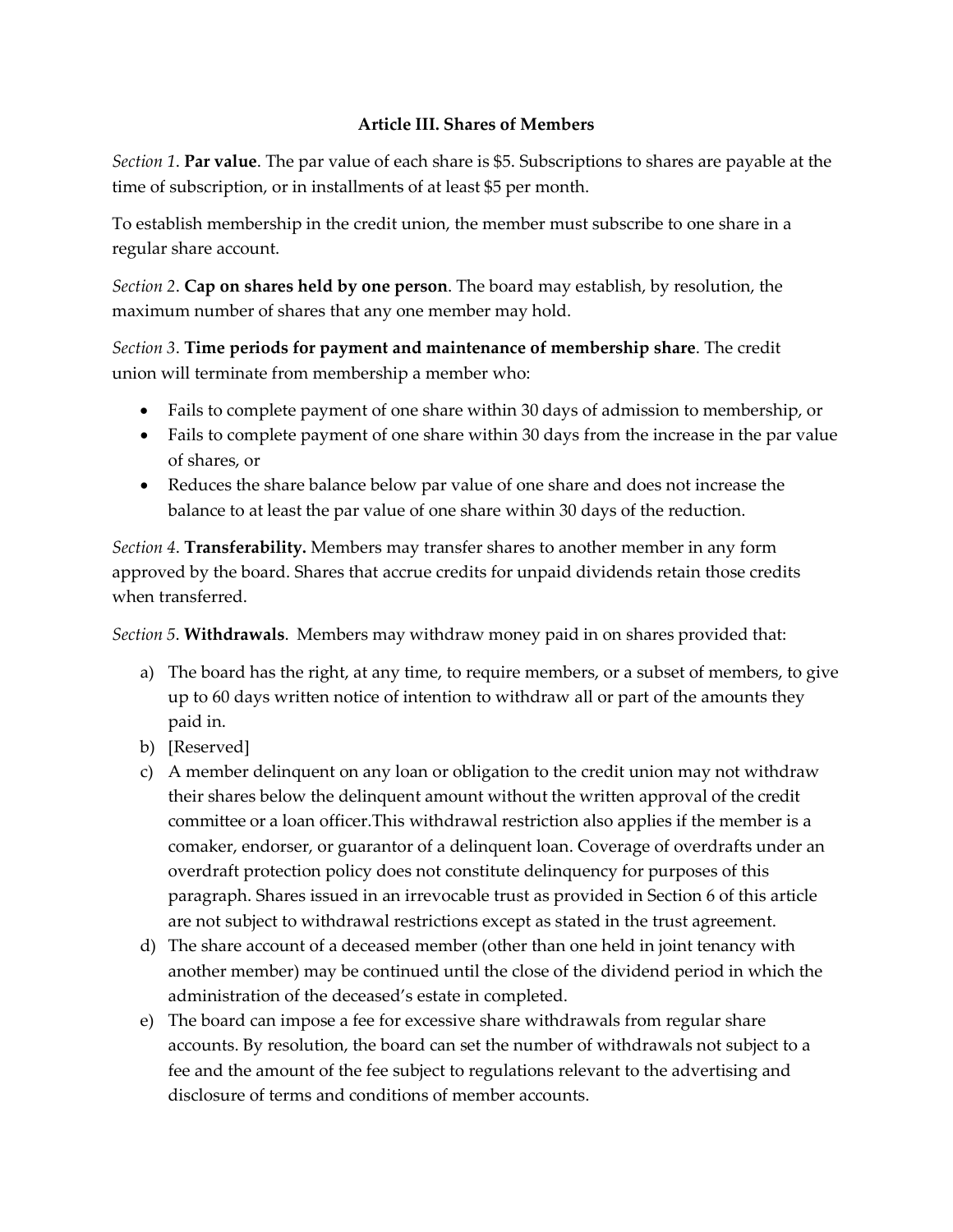*Section 6*. **Trusts**. Shares may be issued in a revocable or irrevocable trust, subject to the following:

Shares issued in a revocable trust – the settlor must be a member of this credit union in his or her own right.

Shares issued in an irrevocable trust – either the settlor or the beneficiary must be a member of this credit union.

Both a revocable and irrevocable trust must state the name of the beneficiary. A trust may be a member of the credit union as an entity if all parties to the trust, including all settlors, beneficiaries, and trustees, are within the credit union's field of membership.

Shares issued through a pension plan authorized by the rules and regulations will be treated as an irrevocable trust unless otherwise indicated in the rules and regulations.

#### *Section 7*. **Joint accounts and membership requirements**.

Owners of a joint account may both be members of the credit union without opening separate accounts. For joint membership, both owners are required to fulfill all membership requirements including each member purchasing and maintaining at least one share in the account and filling out the membership card.

#### **Article IV. Meetings of Members**

*Section 1*. **Annual meeting**. The board must hold the annual meeting of the members in the month of March, in the county in which any office of the credit union is located or within a radius of 100 miles of an office, at the time and place as the board determines and announces in the notice of the annual meeting. This credit union may permit virtual attendance and participation in the annual meeting, provided that an in-person meeting complying with the geographic requirements of this paragraph is also held.

#### *Section 2*. **Notice of meetings required.**

a. The secretary must give written notice to each member at least 30 but no more than 75 days before the date of any annual meeting. The secretary must give written notice to each member at least seven days before the date of any special meeting of the members and at least 45 but no more than 90 days before the date of any meeting to vote on a merger with another credit union. The secretary may deliver the notice in person, by mail to the member's address, or, for members who have opted to receive statements and notices electronically, by electronic mail. The secretary must give notice of the annual meeting by posting the notice in a conspicuous place in the office of this credit union where members may read it at least 30 days before the meeting. The secretary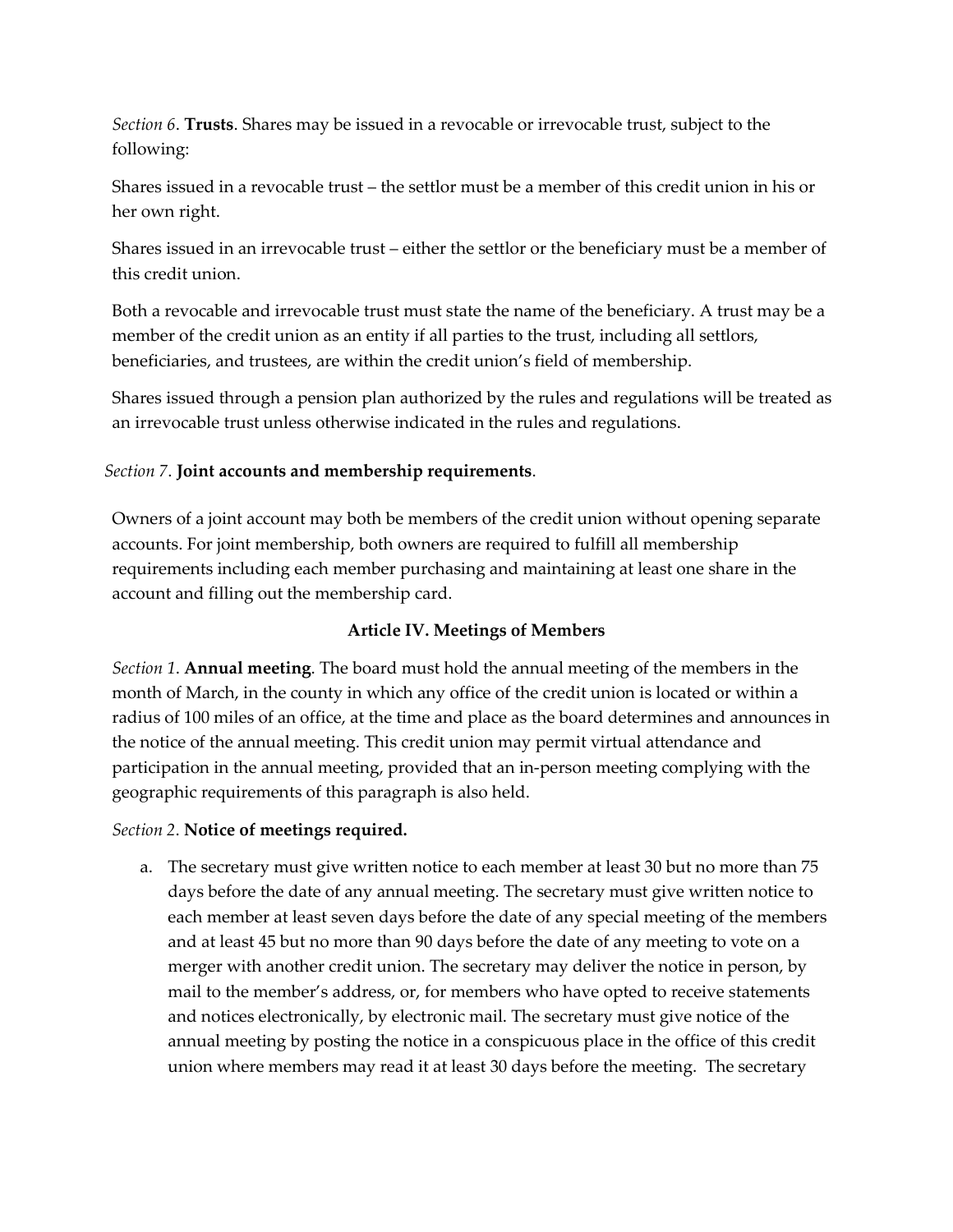must also prominently display the notice on the credit union's website if such credit union maintains a website.

b. All special meeting notices must state the purpose of the meeting. The officials and members may only transact business related to the stated purpose at the meeting.

#### *Section 3*. **Special meetings.**

- a. The board chair, the board of directors by majority vote, or the supervisory committee as provided in these bylaws may call a special meeting of the members. The chair must call and hold a special meeting within 30 days of the receipt of a written request from 25 members or 5% of the members as of the date of the request, whichever number is larger. However, a request of no more than 750 members may be required to call a special meeting.
- b. The credit union may hold a special meeting at any location permitted for the annual meeting.

#### *Section 4***. Items of business for annual meeting and rules of order for annual and special meetings**. The suggested order of business at annual meetings of members is:

- a) Ascertain that a quorum is present.
- b) Reading and approval or correction of the minutes of the last meeting.
- c) Report of directors if there is one. For credit unions participating in the Community Development Revolving Loan Program, the directors must report on the credit union's progress on providing needed community services, if required by NCUA Regulations.
- d) Report of the financial officer or the chief management officials.
- e) Report of the credit committee if there is one.
- f) Report of the supervisory committee, as required by Section 115 of the Act.
- g) Unfinished business.
- h) New business other than elections.
- i) Elections, as required by Section 111 of the Act.
- j) Adjournment.

To the extent consistent with these bylaws, the board will conduct all meetings of the members according to Roberts Rules of Order. The order of business for the annual meeting may vary from the suggested order, provided it includes all required items and complies with the rules of procedure adopted by the credit union.

*Section 5*. **Quorum**. Except as otherwise provided, 15 members constitutes a quorum at annual or special meetings. If a quorum is not present, the board may adjourn to a date at least seven but not more than 14 days thereafter. The members present at any adjourned meeting will constitute a quorum, regardless of the number of members present. The board must give the same notice for the adjourned meeting as prescribed in Section 2 of this article for the original meeting, except that they must give notice at least five days before the date of the meeting fixed in the adjournment.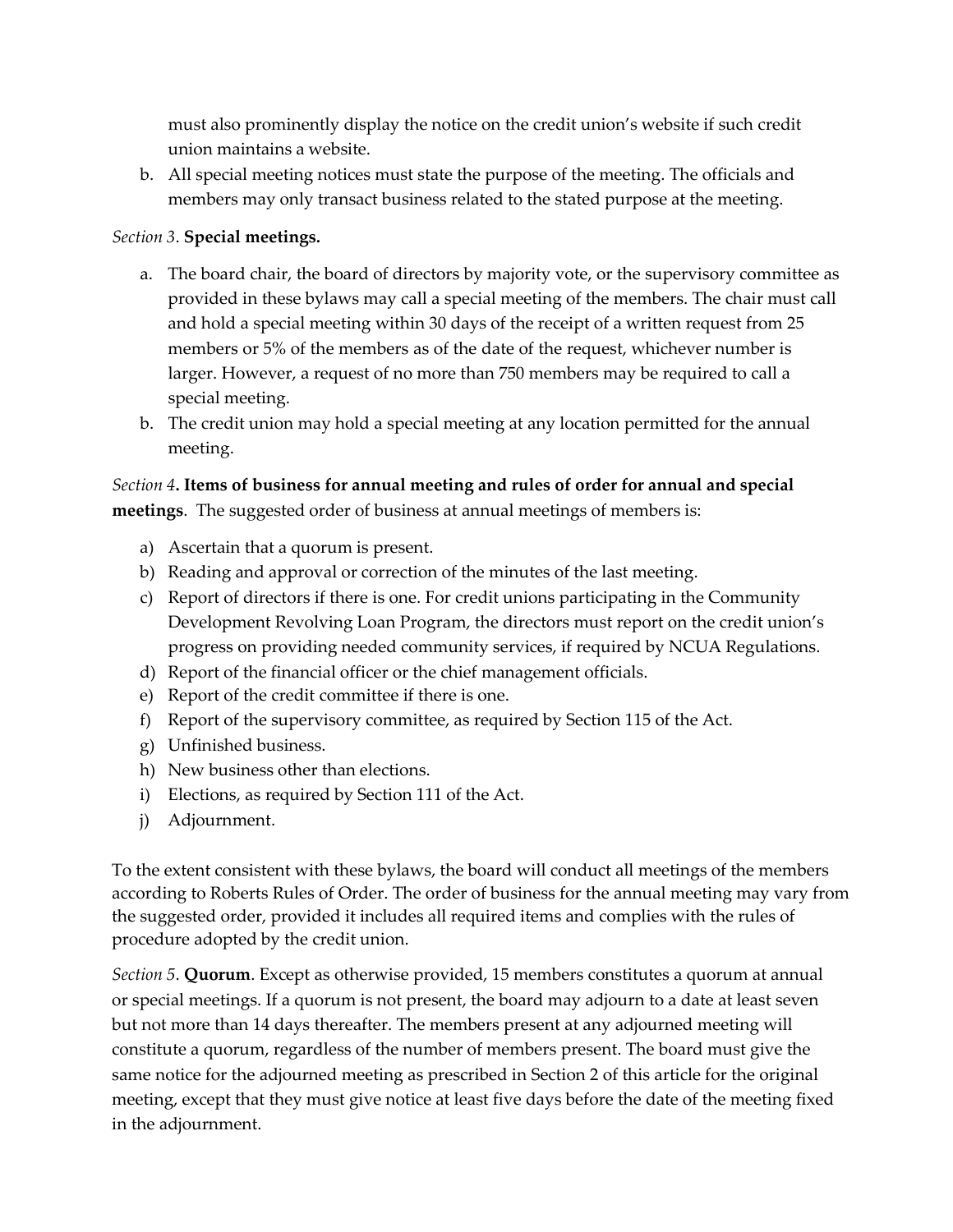## **Article V. Elections**

## **In Person Elections; Nominating Committee and Nominations by Petition**

#### *Section 1*. **Nomination procedures:**

- a) At least 120 days before each annual meeting the chair will appoint a nominating committee of three or more members. The nominating committee will nominate at least one member for each vacancy, including any unexpired term vacancy, for which elections are being held, and determine that the members nominated are agreeable to the placing of their names in nomination and will accept office if elected. The nominating committee must widely publicize the call for nominations to all members by any medium and interview each member that meets any qualifications established by the nominating committee.
- b) At least 90 days before the annual meeting, the nominating committee files its nominations with the secretary of the credit union. At least 75 days before the annual meeting, the secretary notifies, in writing, all members eligible to vote that they may make nominations for vacancies by petition signed by 1% of the members with a minimum of 20 and a maximum of 500 members. The secretary may use electronic mail to notify members who have opted to receive notices or statements electronically.
- c) The written notice must specify that the credit union will not conduct the election by ballot and there will be no nominations from the floor when the number of nominees equals the number of open positions.
- d) The notice will include, in a form approved by the board of directors, a brief statement of qualifications and biographical data for each nominee submitted by the nominating committee. Each nominee by petition must submit a similar statement of qualifications and biographical data with the petition.
- e) The written notice must state the closing date for receiving nominations by petition. At least 40 days before the annual meeting, nominee(s) must file the nomination petition with the secretary of the credit union. To be effective, nominee(s) must include a signed certificate with the nomination petition stating that they are agreeable to nomination and will serve if elected to office.
- f) At least 35 days before the annual meeting, the secretary will post the nominations by petition along with those of the nominating committee in a conspicuous place in each credit union office and on the credit union's website (if the credit union maintains a website).

#### *Section 2*. **Election procedures**.

a) The secretary must place all persons nominated by either the nominating committee or by petition before the members. When nominations are closed, the chair appoints the election tellers. The election tellers distribute the ballots, collect the ballots, and tally the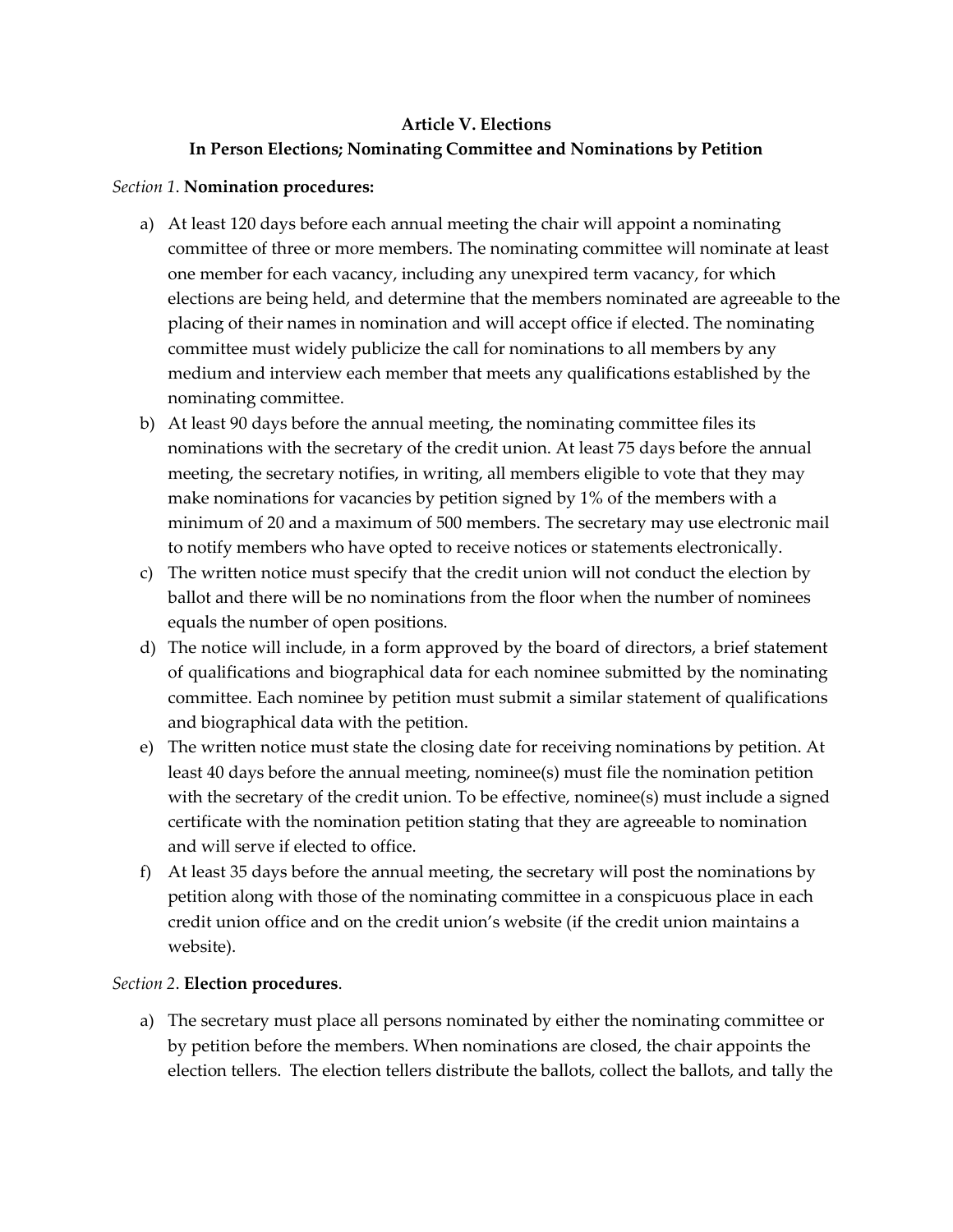votes, and the chair announces the results. Except when there is only one nominee for each open office, all elections are by ballot and determined by the plurality of vote.

b) There are no nominations from the floor if there are sufficient nominations by the nominating committee or by petition to provide at least one nominee for each position. If there are nominations from the floor and they result in more nominees than open positions, the chair will close nominations, and appoint election tellers. The election tellers distribute the ballots, collect the ballots, and tally the votes, and the chair announces the results. If there is only one nominee for each open office, the chair may take a voice vote or declare the election of each nominee by general consent or acclamation.

*Section 3***. Order of nominations**. Nominations may be in the following order:

- a) Nomination for directors.
- b) Nominations for credit committee members, if applicable. Elections may be by separate ballots following the same order as the above nominations or, if preferred, may be by one ballot for all offices.

*Section 4*. **Proxy and agent voting**. Members cannot vote by proxy. A member other than a natural person may vote through an agent designated in writing for that purpose.

*Section 5*. **One vote per member**. Irrespective of the number of shares, no member has more than one vote.

*Section 6*. **Submission of information regarding credit union officials to NCUA**. The secretary must forward the names and business address of board members, board officers, executive committee, credit committee if there is one, and supervisory committee members to the Administration in accordance with the Act and regulations in the manner as required by the Administration.

*Section 7*. **Minimum age requirement.** Members must be at least 18 years of age by the date ofthe meeting (or for appointed offices, the date of appointment) to vote at meetings ofthe members, hold elective or appointive office, sign nominating petitions, or sign petitions requesting special meetings.

*Section 8*. **Absentee ballots**. The board of directors may authorize the use of absentee ballots in conjunction with the other procedures authorized in this article, subject to the following conditions:

- a) The board of directors will appoint the election tellers.
- b) If there are sufficient nominations made by the nominating committee or by petition to provide more than one nominee for each open position, at least 30 days before the annual meeting, the secretary will ensure a printed ballot is mailed to all members of the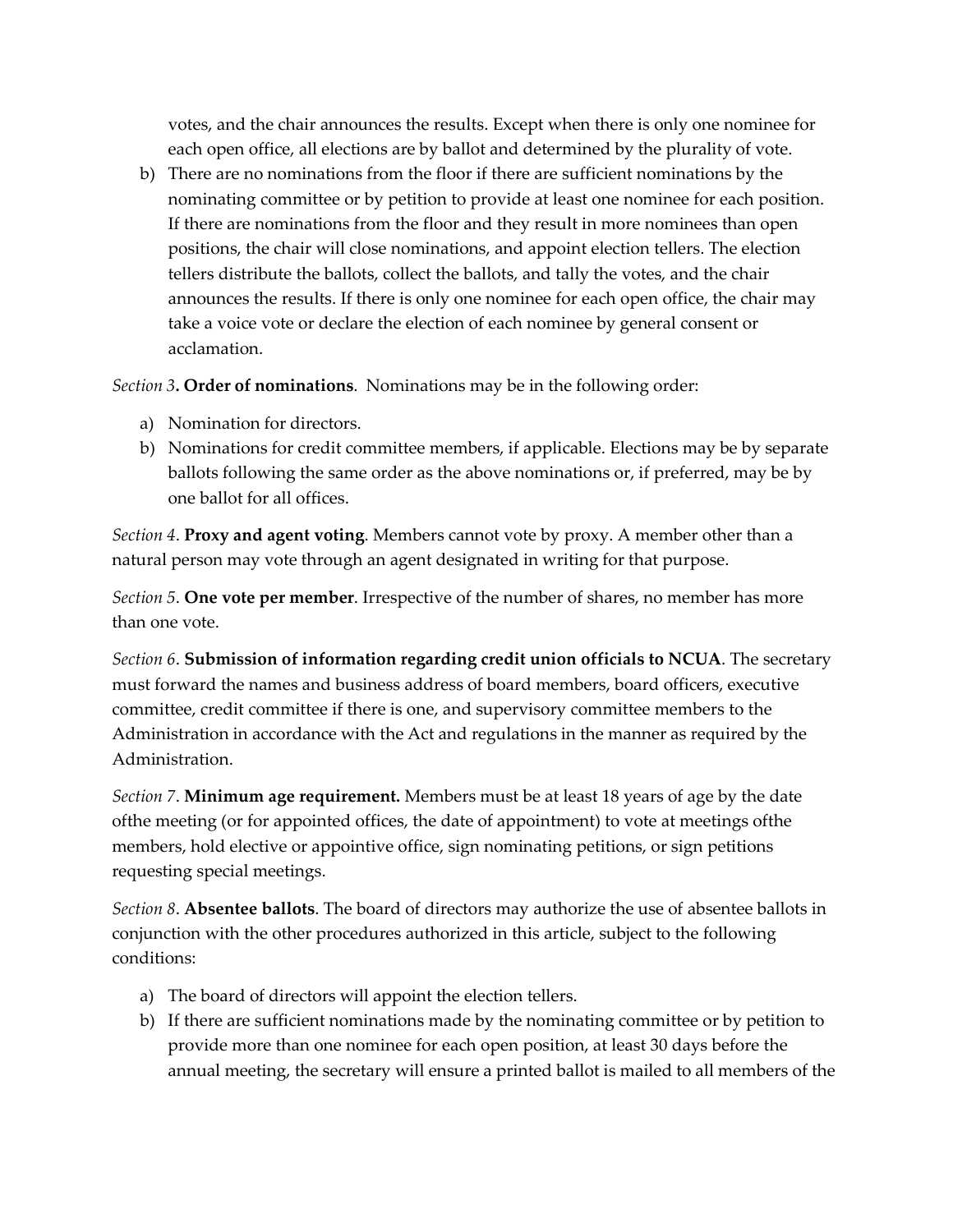credit union who are eligible to vote and who have submitted a written or electronic request for an absentee ballot.

- c) The secretary will ensure the following materials are mailed to each eligible voter who submitted a written or electronic request for an absentee ballot:
	- 1. One ballot, clearly identified as the ballot, with the names of the candidates for the board of directors and the candidates for other separately identified offices or committees printed in random order. A brief statement of qualifications and biographical data for each candidate, in a form approved by the board of directors, will accompany the ballot.
	- 2. One ballot envelope clearly marked with instructions to place the completed ballot placed in the envelope and seal the envelope.
	- 3. One identification form that the member completes that includes their name,address, signature, and credit union account number.
	- 4. One mailing envelope that instructs the member to insert the sealed ballot envelope and the identification form. The mailing envelope must have prepaid postage and be preaddressed for return to the election tellers.
	- 5. When properly designed with features that preserve the secrecy of the ballot, the ballot, identification form, and prepaid postage and preaddressed return envelope may be combined.
- d) The election tellers will verify, or cause to be verified, the name and credit union account number of the voter as appearing on the identification form. The tellers will retain the verified identification and the sealed ballot envelope until the vote count is completed. In the event of a questionable or challenged identification form, the tellers must retain the identification form and the sealed ballot envelope together until the verification or challenge is resolved. If more than one voting procedure is used, the tellers must verify that no eligible voter voted more than one time.
- e) Election tellers must receive ballots mailed to them no later than midnight five days before the date of the annual meeting.
- f) Members or authorized personnel will deposit absentee ballots in the ballot boxes taken to the annual meeting or included in a pre-count in accordance with procedures specified in Article V, Section 2; and
- g) If a member has chosen to receive statements and notices electronically, the credit union may provide notices required in this section by email and provide instructions for voting by electronic means instead of mail ballots.

# **Article VI. Board of Directors**

*Section 1.* **Number of members**. The board consists of seven directors, all of whom must be members. By resolution, the board may change the number of directors to an odd number not fewer than five or more than fifteen. The board may not reduce the number of directors unless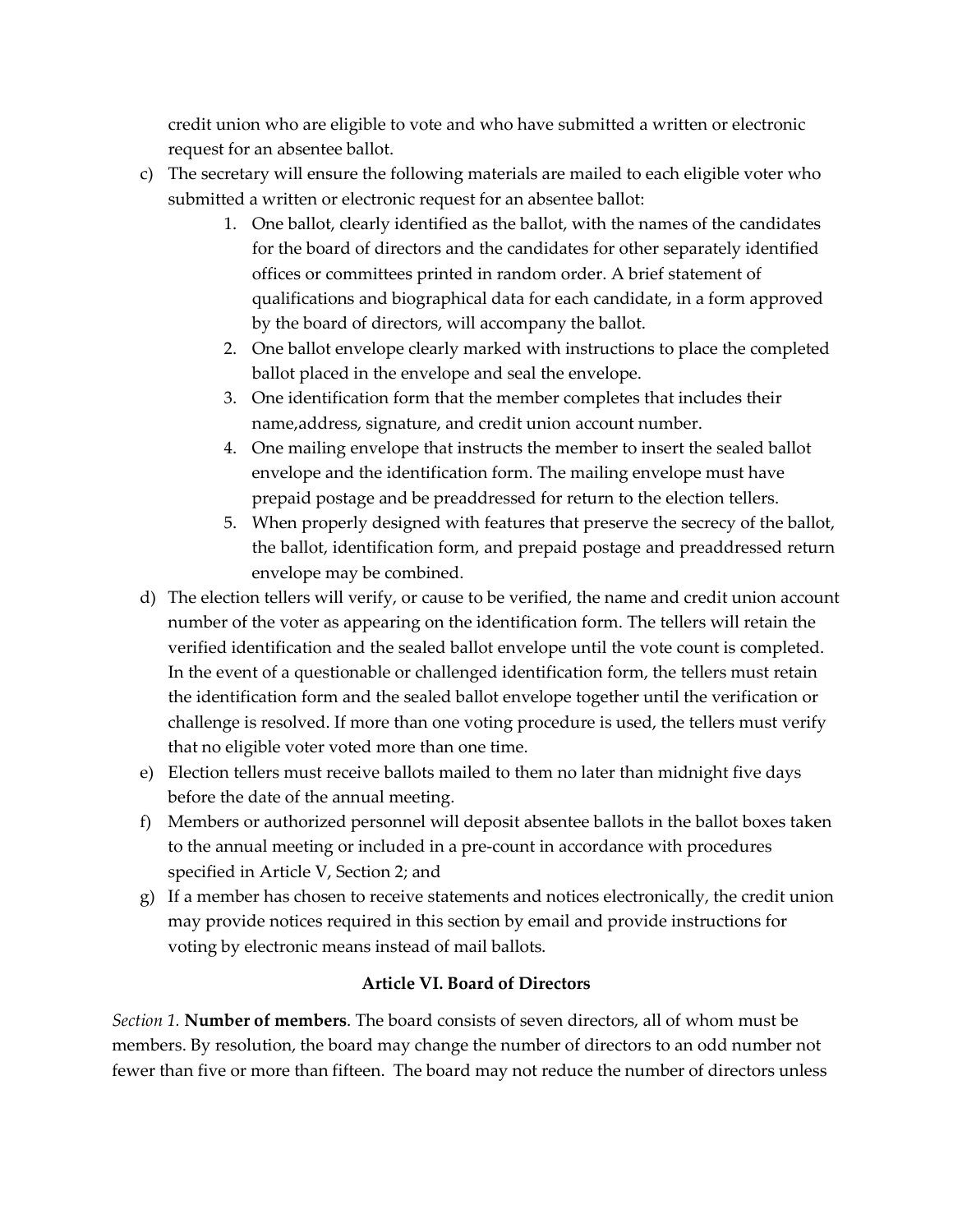there is a corresponding vacancy because of a death, resignation, expiration of a term of office, or other action provided by these bylaws. The board must file a copy of the resolution covering any increase or decrease in the number ofdirectors with the official copy of the bylaws.

#### *Section 2*. **Composition of board and committees**.

Zero directors may be a paid employee of the credit union. The board may appoint a management official who may not be a member of the board and one or more assistant management officials who may not be a member of the board. If the board permits the management official or assistant management official(s) to serve on the board, they may not serve as the chair.

Zero immediate family members, or those persons living in the same household, of a director may be a paid employee of the credit union.

The total number of directors serving who fall into the categories below must not constitute a majority of the board:

- Management official plus assistant management official(s) plus other employees;
- Immediate family members or persons in the same household as the management official, assistant management official(s), and other employees; or
- Management official plus assistant management official(s) plus other employees, plus immediate family members or persons in the same household as management officials, assistant management officials, and other employees.

Zero committee members may be a paid employee of the credit union other than the credit committee provided that those members are regularly paid employees of the credit union.

Zero immediate familymembers, or those persons living in the same household, of a committee member(s) may be a paid employee of the credit union.

*Section 3*. **Terms of office**. Terms for directors are for periods of two years as decided by the board. All terms must be the same number of years and until the election and qualification of successors. Terms are set and staggered at the first meeting, or when the number of directors changes, so that approximately an equal number of terms expire at each annual meeting.

*Section 4*. **Vacancies**. The directors, by majority vote, will fill any vacancy on the board, credit committee, if applicable, or supervisory committee as soon as possible. If all director positions become vacant at once, the supervisory committee immediately becomes the temporary board of directors and must follow the procedures in Article IX, Section 3. Directors and credit committee members appointed to fill a vacancy hold office only until the next annual meeting. The FCU's members then vote to select a candidate to fill the remainder of the original director's unexpired term. Members of the supervisory committee appointed to fill a vacancy on the supervisory committee hold office through the remainder of the unexpired term.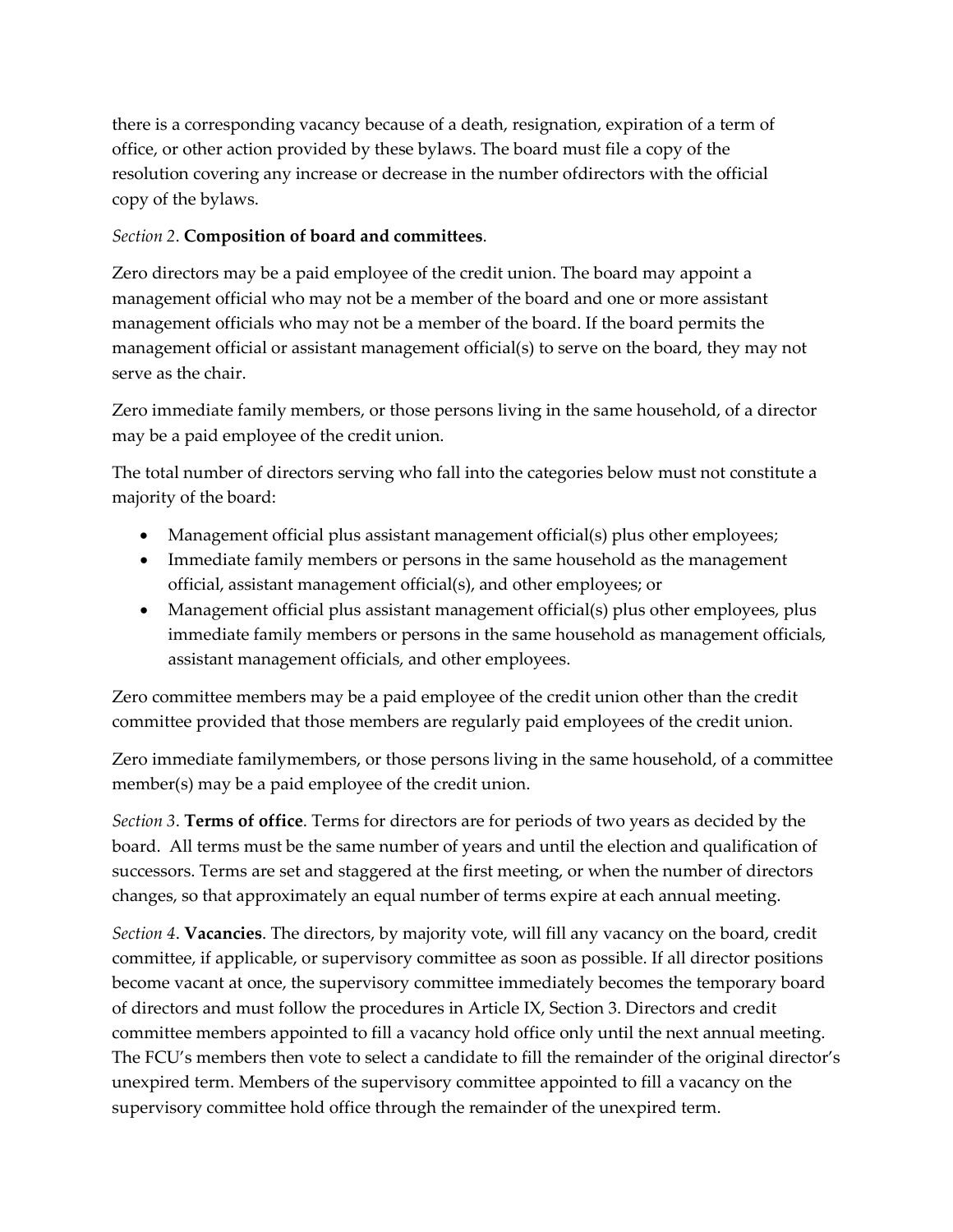*Section 5*. **Regular and special meetings**. The board must hold a regular meeting each month at the time and place fixed by resolution. The board must conduct one regular meeting each calendar year in person.

If a quorum of the board is present at the in-person meeting, the remaining board members may participate by audio or video teleconference. The board may conduct the other regular meetings by audio or video teleconference. The chair, or in the chair's absence the ranking vice chair, may call a special meeting of the board at any time and must do so upon written request of the majority of the directors. The chair, or in the chair's absence the ranking vice chair, will fix the time and place of special meetings unless the board directs otherwise. The board will give notice of all meetings in the manner set by resolution. The board may conduct special meetings by audio or video teleconference. The board may take action and vote on resolutions without a meeting. The board must first obtain unanimous consent for the action in writing or by electronically recorded means.

*Section 6*. **Board responsibilities**. The board has the general direction and control of the affairs of this credit union. The board is responsible for performing all the duties customarily done by boards of directors. This includes but is not limited to:

- a) Directing the affairs of the credit union in accordance with the Act, these bylaws, the rules and regulations, and sound business practices.
- b) Establishing programs to achieve the purposes of this credit union as stated in Article I, Section 2, of these bylaws.
- c) Establishing lending policies, a loan collection program, and authorizing the chargeoff of uncollectible loans.
- d) Establishing policies to address training for directors and volunteer officials in areas such as ethics and fiduciary responsibility, regulatory compliance, and accounting.
- e) Ensuring that staff and volunteers who handle the receipt, payment, or custody of money or other property of this credit union; or property in its custody as collateral or otherwise, are properly bonded in accordance with the Act and regulations.
- f) Performing additional acts and exercising additional powers as required or authorized by applicable law and regulation.
- g) Reviewing denied loan applications of members who file written requests for review.
- h) Appointing one or more loan officers and delegating to those officers the power to approve or disapprove loans, lines of credit, or advances from lines of credit.
- i) In its discretion, appointing a loan review committee to review loan denials and delegating to the committee the power to overturn denials of loan applications. The committee will function as a mid-level appeal committee for the board. The board must review all loans denied by the committee upon written request of the member.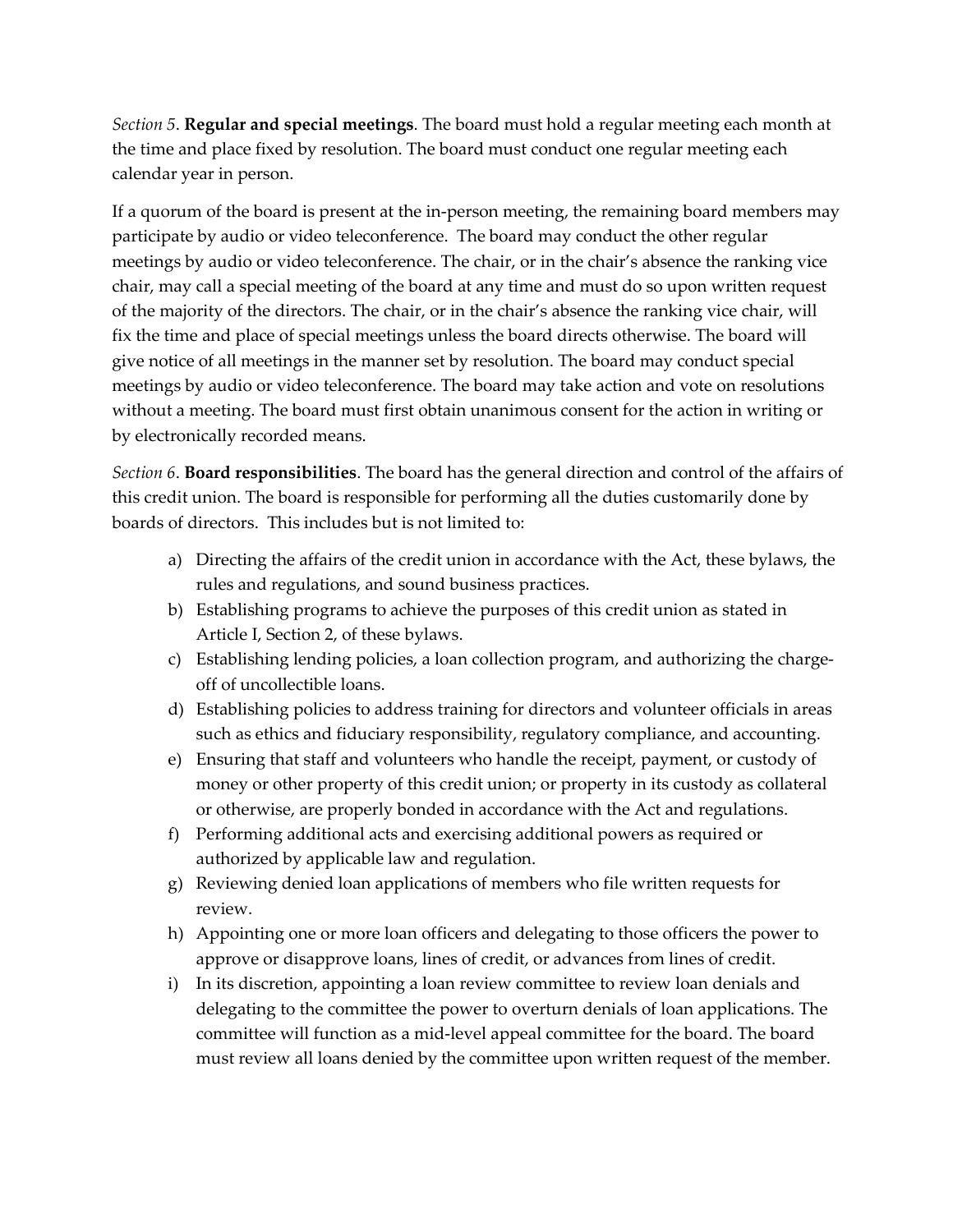*Section 7*. **Quorum.** A majority of directors, including any vacant positions, constitutes a quorum for the transaction of business at any meeting. A majority of the directors holding office constitutes a quorum to fill any vacancies as stated in Section 4 of this article. Less than a quorum may adjourn from time to time until a quorum is in attendance.

#### *Section 8*. **Attendance and removal**.

- a) If a director or a credit committee member, if applicable, fails to attend regular meetings of the board or credit committee, respectively, for three consecutive months or otherwise fails to perform any significant duties as a director or a credit committee member, the board may declare the office vacant and fill the vacancy as provided in the bylaws.
- b) The board may remove any board officer from office for failure to perform any significant duties as an officer. Prior to removal, the board must give the officer reasonable notice and an opportunity to respond to the issues.
- c) When any board officer, membership officer, executive committee member, or investment committee member is absent, disqualified, or otherwise unable to perform the duties of the office, the board may by resolution designate another member of this credit union to fill the position temporarily. The board may also, by resolution, designate another member or members of this credit union to act on the credit committee, when necessary, to obtain a quorum.

*Section 9*. **Suspension of supervisory committee members.** The board may suspend any member of the supervisory committee by a majority vote. In the event of a suspension, the board must hold a special meeting of the members at least seven but no more than 14 days after any suspension. The members will decide whether to remove or to restore the suspended committee member of the supervisory committee.

#### **Article VII. Board Officers, Management Officials and Executive Committee**

*Section 1*. **Board officers**. The board elects the following officers from their number: a chair, one or more vice chairs, a financial officer, and a secretary. The board determines the title and rank of each board officer and records them in the addendum to this article. The board may compensate one board officer, for services, as they determine. If the board elects more than one vice chair, the board determines their rank as first vice chair, second vice chair, and so on. If the board permits a management official or assistant management official to serve on the board, they may not serve as the chair. Unless removed as provided in these bylaws, the board officers elected at the first meeting of the board hold office until the first meeting of the board following the first annual meeting of the members and until the election and qualification of their respective successors.

*Section 2*. **Election and term of office**. The board must hold a meeting not later than seven days after the annual meeting to elect officers. Board officers hold office for a one-year term and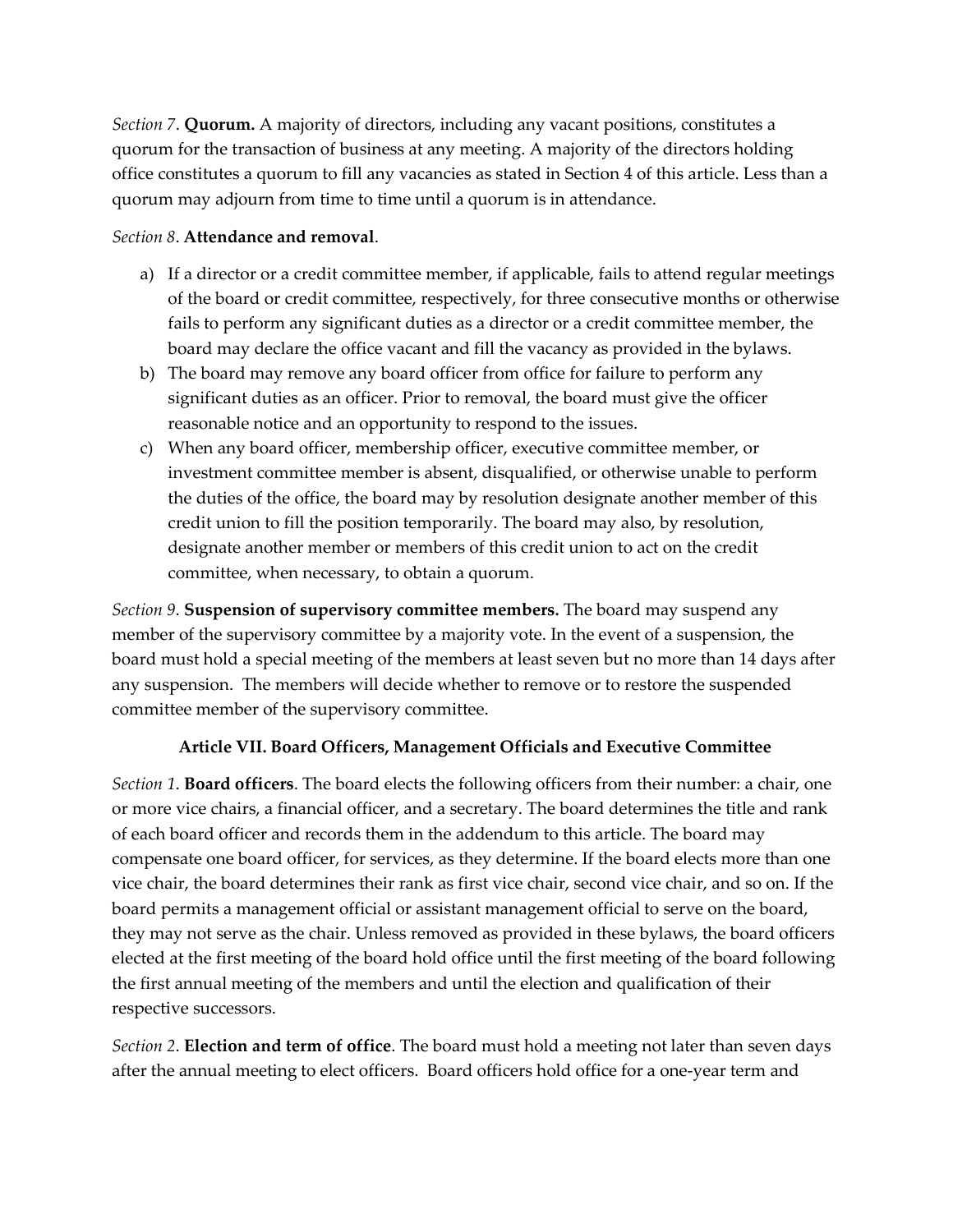until the election and qualification of their respective successors. Any person elected to fill a vacancy caused by the death, resignation, or removal of an officer is elected by the board to serve only for the unexpired term of that officer and until a successor is duly elected and qualified.

*Section 3*. **Duties of the chair**. The chair presides at all meeting of the members and at all meetings of the board, unless disqualified through suspension by the supervisory committee. The chair also performs other duties customarily assigned to the office of the chair or duties directed to perform by resolution of the board that are not inconsistent with the Act, regulations, and these bylaws.

*Section 4*. **Approval required**. The board must approve all individuals authorized to sign all notes, checks, drafts, and other orders for disbursement of credit union funds.

*Section 5*. **Vice chair**. The ranking vice chair has and may exercise all the powers, authority, and duties of the chair during the chair's absence or inability to act.

#### *Section 6*. **Duties of financial officer**.

- a) The financial officer manages this credit union under the control and direction of the board unless the board has appointed a management official to act as general manager. Subject to limitations, controls, and delegations the board may impose, the financial officer will:
	- 1) Have charge over all funds, securities, valuable papers, and other assets of this credit union.
	- 2) Provide and maintain full and complete records of all the assets and liabilities of this credit union in accordance with prescribed law, regulation, and Administration guidance.
	- 3) Within 20 days after the close of each month, prepare and submit to the board a financial statement showing the condition of this credit union as of the end of the month, including a summary of delinquent loans; and post a copy of the statement in a conspicuous place in the office of the credit union where it will remain until replaced by the next month's financial statement.
	- 4) Ensure that financial and other reports the Administration may require are prepared and sent.
	- 5) Within standards and limitation set by the board, employ sufficient staff to run the credit union, and have the power to remove these employees.
	- 6) Perform other duties customarily assigned to the office of the financial officer or duties assigned by board resolution that are not inconsistent with the Act, regulations, and these bylaws.
- b) The board may employee one or more assistant financial officers, none of whom may also hold office as chair or vice chair. The board may authorize them, under the direction of the financial officer, to perform any of the duties falling to the financial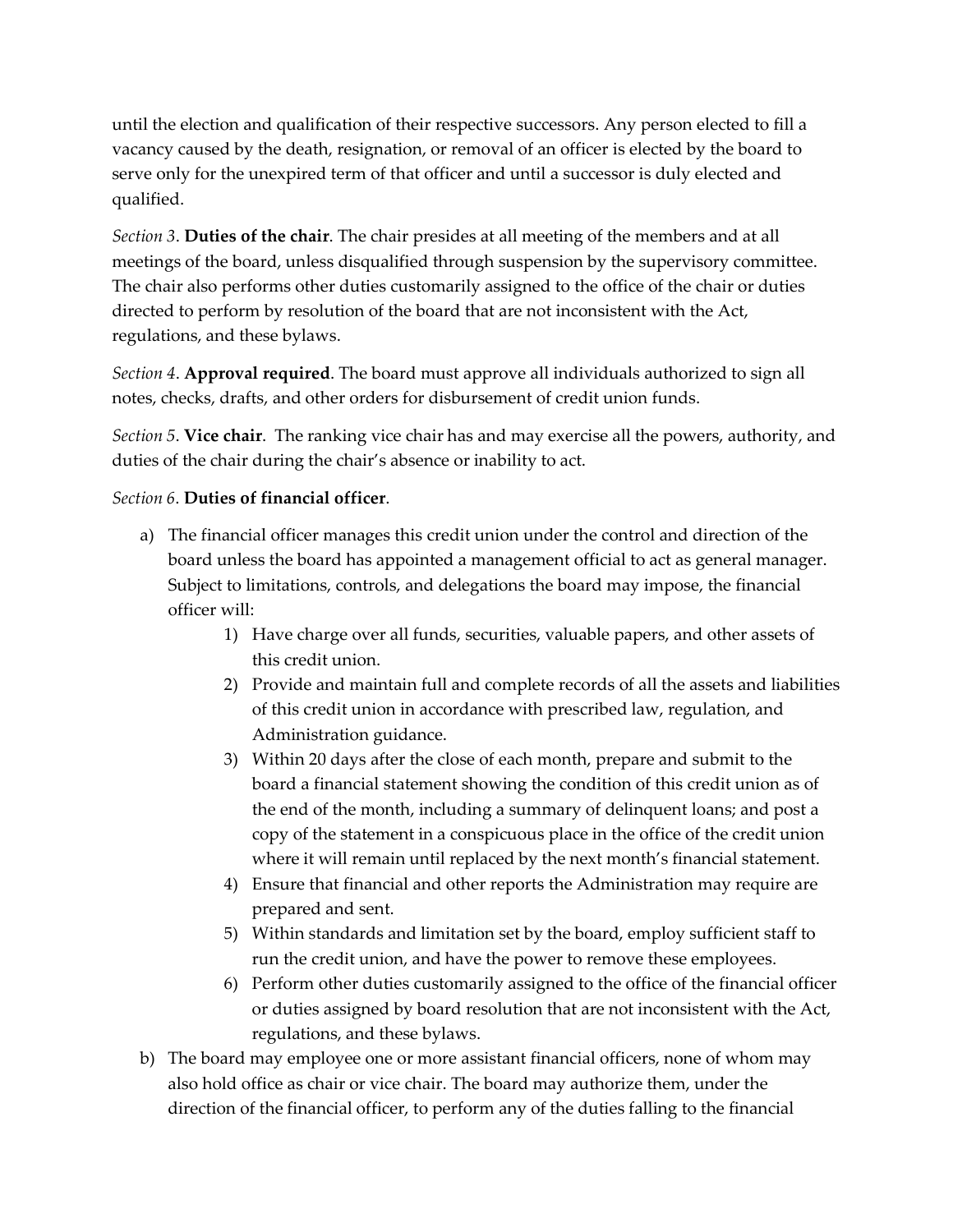officer, including the signing of checks. When designated by the board, any assistant financial officer may also act as financial officer during the financial officer's temporary absence or temporary inability to act.

*Section 7*. **Duties of management official and assistant management official.** The board may appoint a management official who is under the direction and control of the board or of the financial officer as determined by the board. The board may assign any or all the responsibilities of the financial officer described in Section 6 of this article. The board will determine the title and rank of each management official and record them in the addendum to this article. The board may employee one or more assistant management officials. The board may authorize assistant management officials under the direction of the management official, to perform any of the duties falling to the management official, including the signing of checks. When designated by the board, any assistant management official may also act as management official during the management official's temporary absence or temporary inability to act.

*Section 8*. **Board powers regarding employees**. The board employs, fixes the compensation, and prescribes the duties of employees as necessary, and has the power to remove employees, unless it has delegated these powers to the financial officer or management official. Management does not have the power or duty to employ, prescribe the duties of, or remove necessary clerical and auditing assistance employed or used by the supervisory committee or remove any loan officer appointed by the credit committee.

*Section 9*. **Duties of secretary**. The secretary prepares and maintains full and correct records of all meetings of the members and of the board. The secretary will prepare a record of each respective meeting within seven days after its completion. The secretary must promptly inform the Administration in writing of any change in address of the office of this credit union or the location of its principal records. The secretary provides the proper notice of all meetings of the members in the manner prescribed by these bylaws. The secretary also performs other duties as directed by resolution of the board that are not inconsistent with the Act, regulation, and these bylaws. The board may employ one or more assistant secretaries, none of whom may also hold office as chair, vice chair, or financial officer, and may authorize them under direction of the secretary to perform any of the duties assigned to the secretary.

*Section 10*. **Executive committee**. As authorized by the Act, the board may appoint an executive committee of not fewer than three directors to serve at its pleasure, to act for it with respect to the board's specifically delegated functions. When making delegations to the executive committee, the board must be specific about the committee's authority and limitations related to the particular delegation. The board may also authorize any of the following to act upon membership applications under conditions the board and these bylaws may prescribe: an executive committee; a membership officer(s) appointed by the board from the membership, other than a board member paid as an officer; the financial officer; any assistant to the paid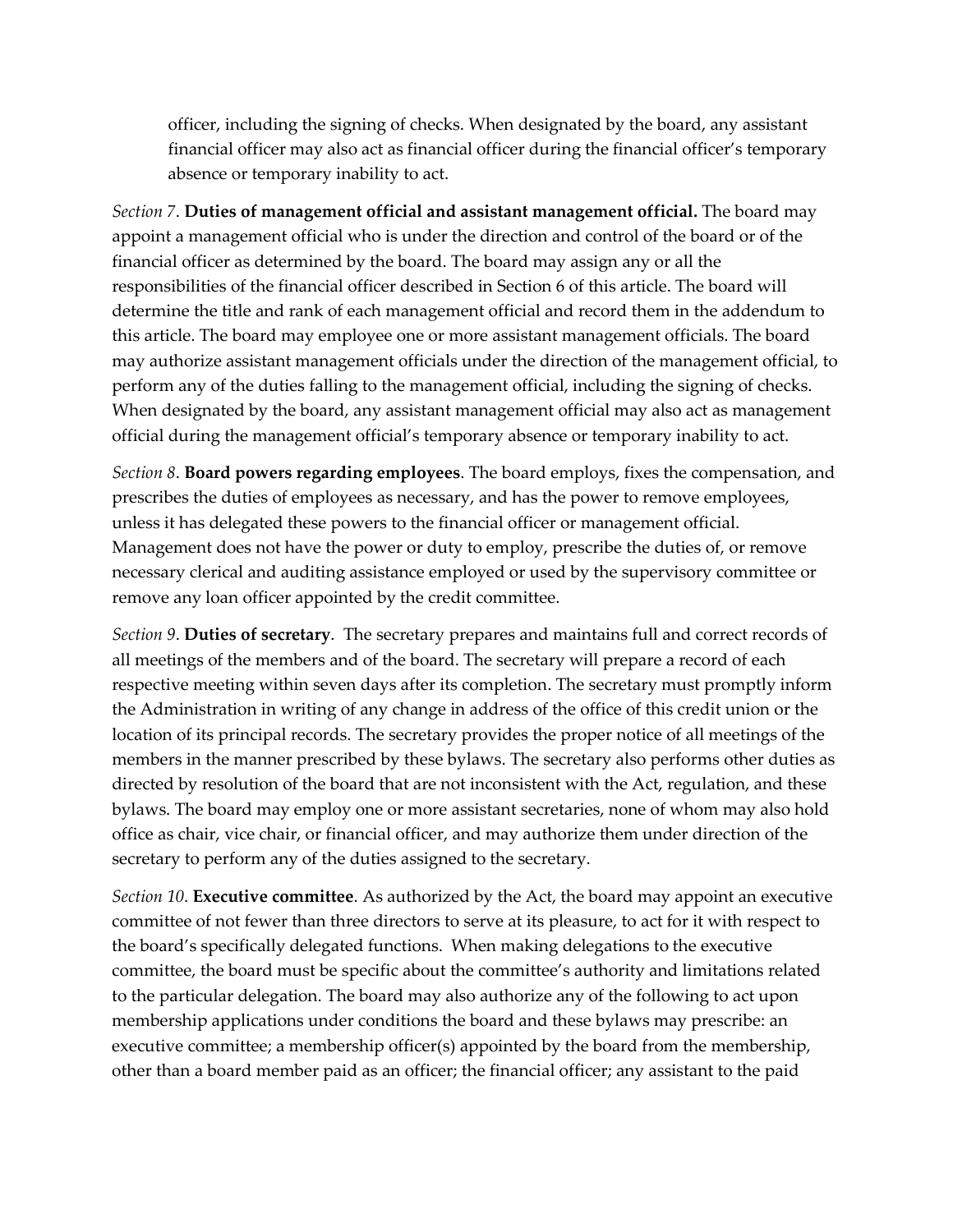officer of the board or to the financial officer; or any loan officer. No executive committee member or membership officer may be compensated as such.

*Section 11*. **Investment committee**. The board may appoint an investment committee composed of not less than two, to serve at its pleasure to have charge of making investments under rules and procedures established by the board. The board may not compensate any member of the investment committee as such.

Addendum: The board must list the positions of the board officers and management officials of this credit union. They are as follows:

| Position           | Credit union title              | Officer or official name |
|--------------------|---------------------------------|--------------------------|
| <b>Board Chair</b> | President                       | William Fiock            |
| Vice Chair         | Vice President                  | Ann Johnston             |
| Treasurer          | Treasurer                       | JoAnn Velayo             |
| Secretary          | Secretary                       | Aurora Allen             |
| Director           | Director                        | J.D. Smith               |
| Director           | Director                        | John Prausa              |
| Director           | Director                        | Regis Vincent            |
| Manager            | <b>Chief Executive Officer</b>  | <b>Steve Bowles</b>      |
| Asst. Manager      | <b>Chief Operations Officer</b> | Amy Garica               |

#### **Article VIII. Loan Officers**

*Section 1*. **Records of loan officer; prohibition on loan officer disbursing funds**. Each loan officer must maintain a record of each approved or not approved transaction within seven days of the filing of the application or request. This record then becomes a part of the records of the credit union. No individual may disburse funds of this credit union for any application or share withdrawal that the individual has approved as a loan officer.

*Section 2*. **Loan officer duties**. For each loan, the loan officer must review the character and financial condition of the applicant and their sureties, if any. The loan officer will ascertain the applicant's ability to repay the loan fully and promptly. The credit union may use an automated loan processing system to conduct this review, subject to the conditions set forth in Section 3, below. Where appropriate, the loan officer should provide, or refer applicants to, financial counseling assistance.

*Section 3*. **Unapproved loans prohibited**. No loan or line of credit may be made unless approved by a loan officer in accordance with applicable law and regulations. Loan terms and rates must comply with applicable law and regulations. If the credit union uses an automated lending system, the loan officer must review all loan applications the system has denied, and review at least a sample of approved loans to screen for fraud and ensure the automated system is functioning within the lending policies the board has established.

*Section 4*. **Lending procedures**. The loan officer or automated lending system determine the required security, if any, and the terms of repayment for each application. All lending decisions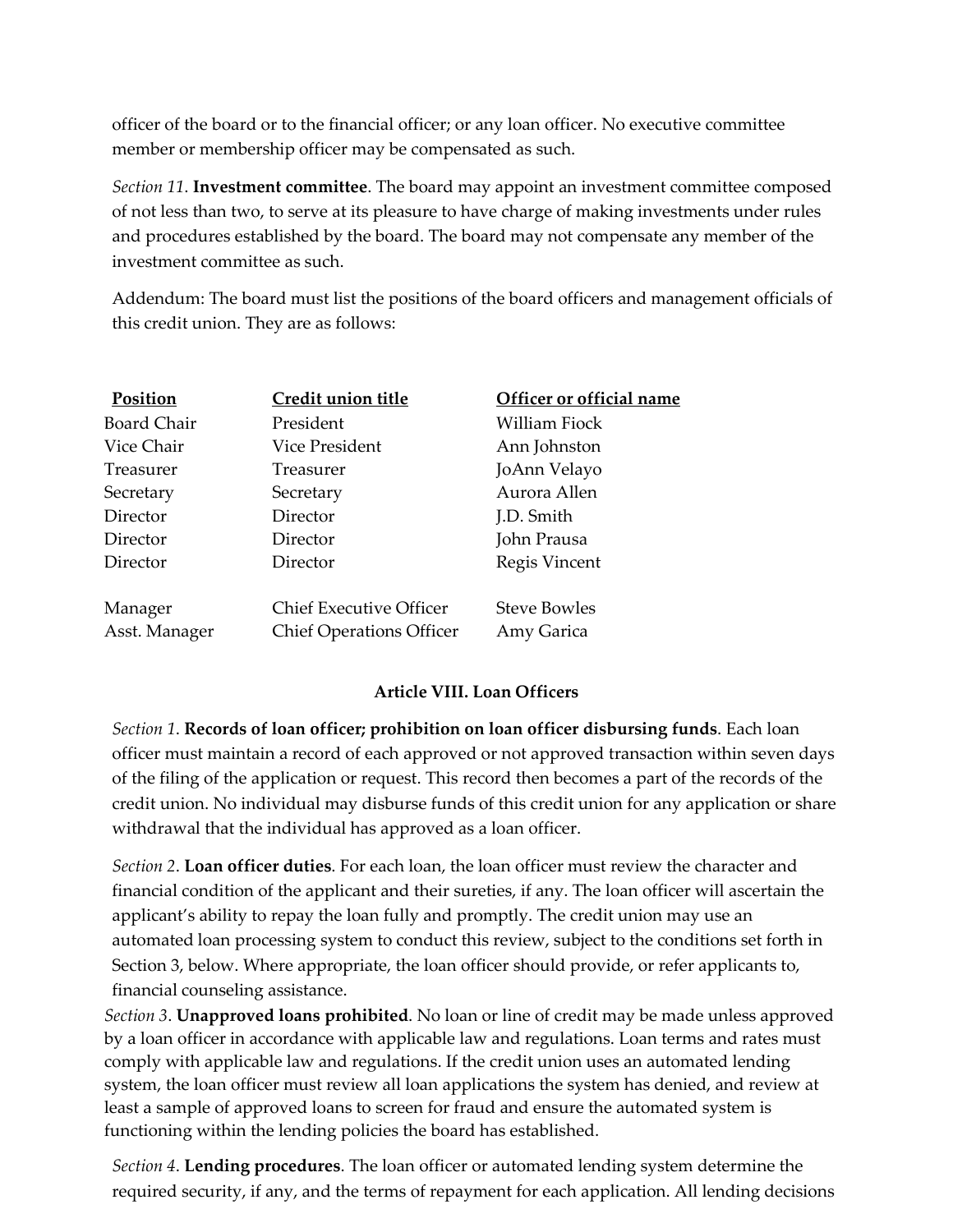and loan terms must comply with applicable law and regulation, these bylaws, and board policy. The security furnished must be adequate in quality and character as well as consistent with sound lending practices. When the credit union does not have the funds available to make all the loans requested, the loan officer should give preference, in all cases, to the smaller applications if the need and credit factors are nearly equal.

#### **Article IX. Supervisory Committee**

*Section 1*. **Appointment and membership**. The board appoints the supervisory committee from members of this credit union. One of the committee members may be a director other than the financial officer or paid officer of the board. The board determines the number of members on the committee, which may not be fewer than three or more than five. No member of the credit committee, if applicable, or employee of this credit union may be appointed to the committee. Terms of committee members are for periods of two years or as decided by the board.

However, all terms are for the same number of years and until appointment and qualification of successors. Terms are set and staggered at the beginning, or on the increase or decrease in the number of committee members so that approximately an equal number of terms expire at each annual meeting.

*Section 2*. **Officers of supervisory committee**. The supervisory committee members choose from their number a chair and a secretary. The secretary prepares, maintains, and has custody of all records of the committee's actions. The same person may hold the offices of chair and secretary.

#### *Section 3*. **Duties of supervisory committee**.

- a) The supervisory committee makes, or arranges for, the audits, and prepares and submits the written reports required by the Act and regulations. The committee may employ and use the clerical and auditing assistance required to carry of its responsibilities. The committee may request the board to provide compensation for this assistance. It will prepare and forward to the Administration required reports.
- b) If all director positions become vacant at once, the supervisory committee immediately assumes the role of the board of directors. The supervisory committee acting as the board must generally call and hold a special meeting to elect a board. That board will serve until the next annual meeting. They must hold the special meeting at least seven but no more than 14 days after all director positions became vacant. Nominations for the board at the special meeting are by petition or from the floor. However, the supervisory committee may forgo the special meeting if the next annual meeting will occur within 45 days after all the director positions become vacant.
- c) The supervisory committee acting as the board may not act on policy matters. However, directors elected at a special meeting have the same powers as directors elected at the annual meeting.

*Section 4*. **Verification of accounts**. The supervisory committee will cause the verification of accounts of members with the records of the financial officer from time to time and not less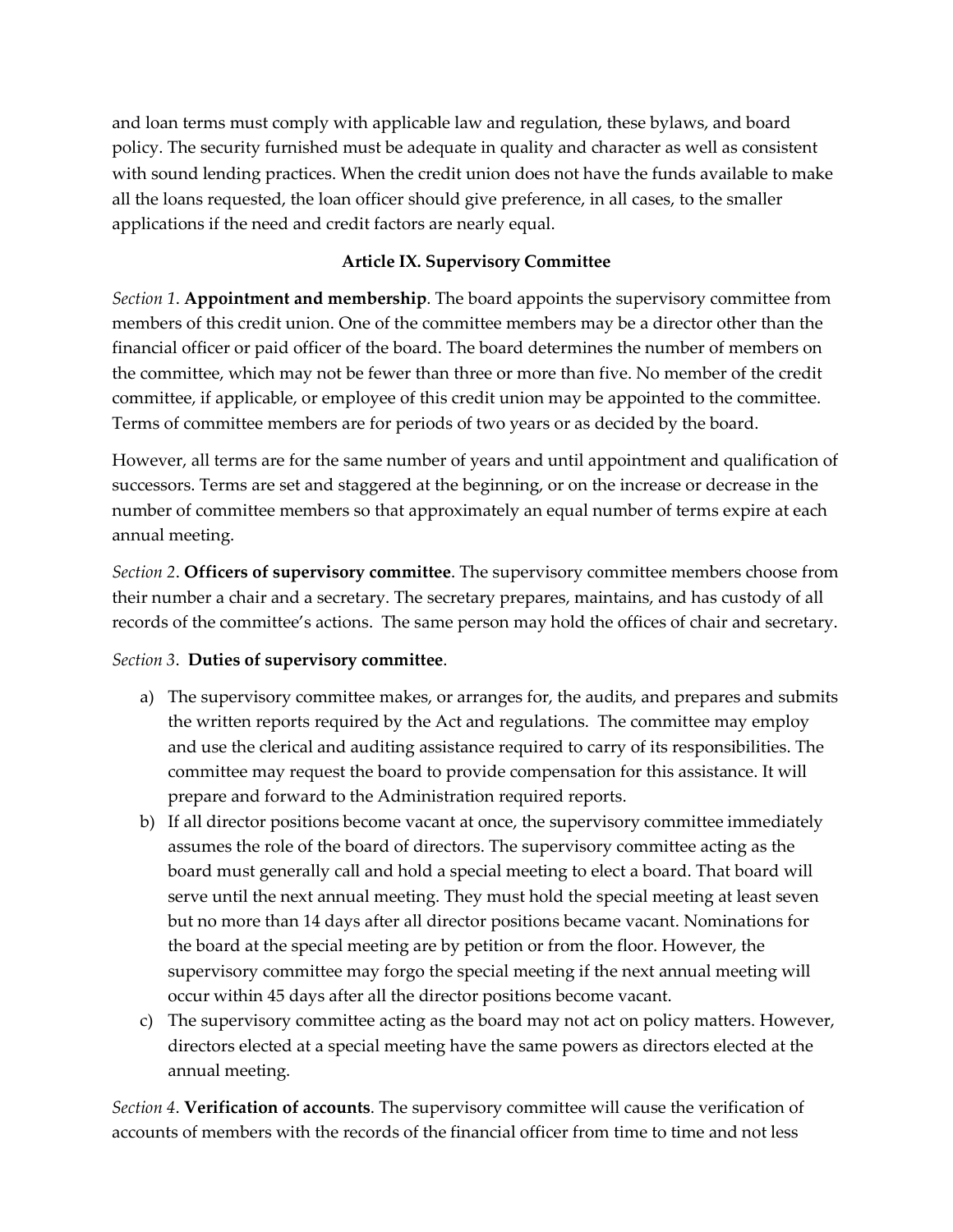frequently than as required by the Act and regulations. The committee must maintain a record of this verification.

*Section 5*. **Powers of supervisory committee – removal of directors and credit committee members.** By unanimous vote, the supervisory committee may suspend any director, board officer, or member of the credit committee. In the event of a suspension, the supervisory committee must call a special meeting of the members to act on the suspension. They must hold the meeting at least seven but no more than 14 days after the suspension. The chair of the committee acts as chair of the meeting unless the members select another person to act as chair.

*Section 6*. **Powers of the supervisory committee – special meetings.** By majority vote, the supervisory committee may call a special meeting of the members to: consider any violation of the provisions of the Act, the regulations, the credit union's charter, or bylaws; or to consider any practice of this credit union the committee deems to be unsafe or unauthorized.

## **Article X. Reserved**

## **Article XI. Loans and Lines of Credit to Members**

*Section 1*. **Loan purposes**. The credit union may make loans to members for provident and productive purposes in accordance with applicable law and regulations.

*Section 2*. **Delinquency.** Any member whose loan is delinquent may be required to pay a late charge as determined by the board of directors.

#### **Article XII. Dividends**

*Section 1.* **Power of board to declare dividends**. The board sets dividend periods and declares dividends as permitted by the Act and applicable law and regulations.

#### **Article XIII. Reserved**

#### **Article XIV. Expulsion and Withdrawal**

*Section 1*. Expulsion procedure. Expulsion or withdrawal does not affect members' liability or shares. To expel a member, the credit union must:

- Call a special meeting of the members;
- Provide the member the opportunity to be heard; and,
- Obtain a two-thirds vote of the members present at the special meeting.

The credit union may also expel a member under a nonparticipation policy given to each member that follows the requirements found in the Act. Expulsion or withdrawal does not relieve a member of any liability to this credit union. The credit union will pay all of their shares upon their expulsion or withdrawal less any amounts due to this credit union.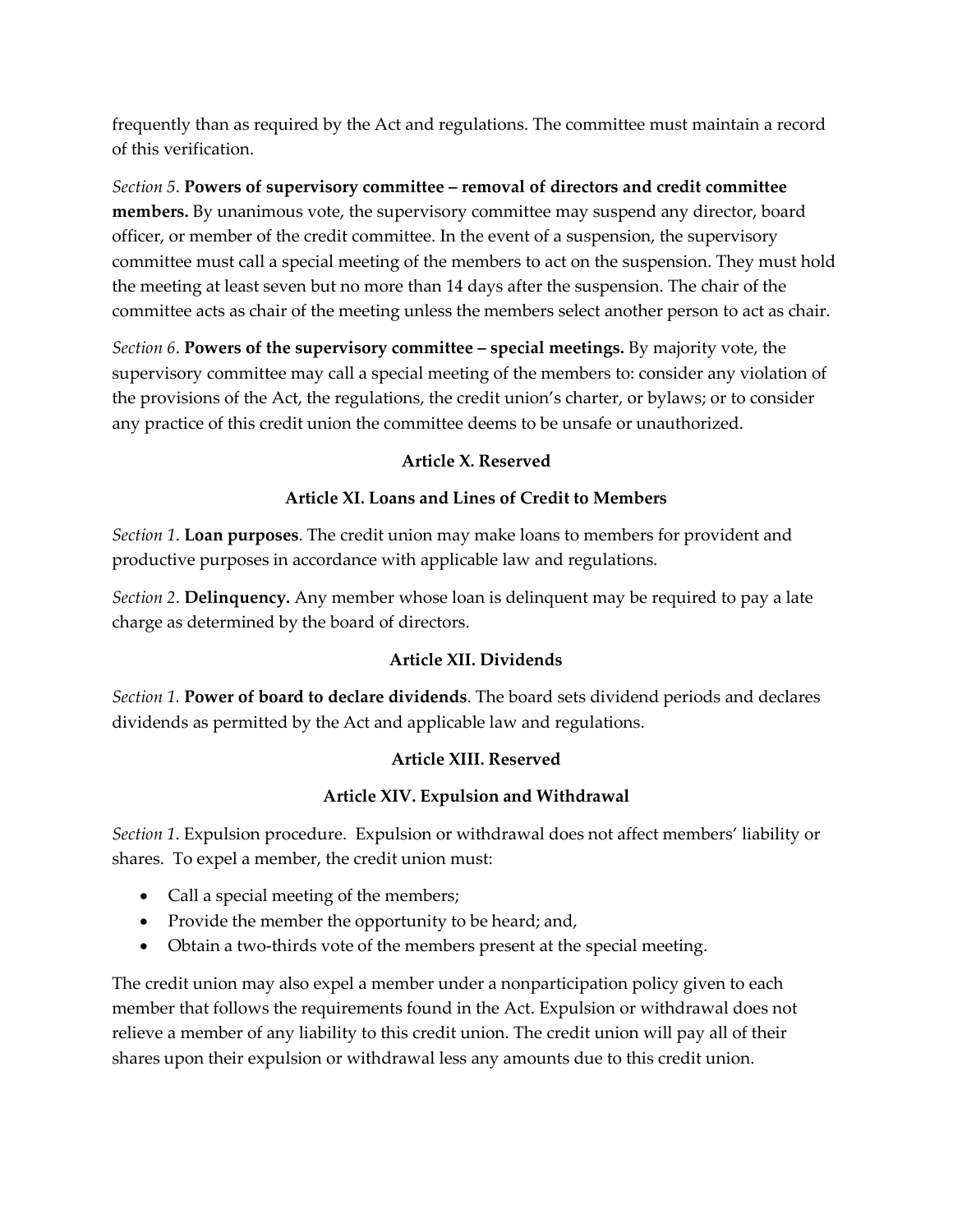#### **Article XV. Minors**

*Section 1*. **Minors permitted to own shares**. The credit union may issue shares in the name of a minor. State law governs the rights of minors to transact business with this credit union.

#### **Article XVI. General**

*Section 1*. **Compliance with law and regulation**. The members, directors, officers, and employees of this credit union must exercise all power, authority, duties, and functions according to the provisions of these bylaws in strict conformity with the provisions of applicable laws and regulations, and the credit union's charter and bylaws.

*Section 2*. **Confidentiality.** The officers, directors, members of committees, and employees of this credit union must keep all member transaction and all information respecting their personal affairs in confidence, unless otherwise directed by state or federal law.

*Section 3*. **Removal of directors and committee members**. Notwithstanding any other provisionsin these bylaws, any director or committee member of this credit union may be removed from office by the affirmative vote of a majority of the members present at a special meeting called for the purpose, but only after an opportunity has been given to be heard. If member votes at a special meeting result in the removal of all directors, the supervisory committee immediately becomes the temporary board of directors and must follow the procedures in Article IX, Section3.

*Section 4*. **Conflicts of interest prohibited**. No director, committee member, officer, agent, or employee of this credit union may participate in any manner, directly or indirectly, in the consideration or determination of any question affecting his or her pecuniary or personal interest or the pecuniary interest of any corporation, partnership, or association (other than this credit union) in which he or she is directly or indirectly interested.

If the board receives a matter affecting any director's interest, the director must withdraw from the consideration or determination of that matter. If the remaining qualified directors present at the meeting plus the disqualified director or directors constitute a quorum, the remaining qualified directors, by majority vote, may exercise with respect to this matter all the powers of the board. In the event of the disqualification of any member of the credit committee, if applicable, or the supervisory committee, that committee member must withdraw from the deliberation or determination.

*Section 5*. **Records.** The board must preserve copies of the organization certificate of this credit union, its bylaws, any amendments to the bylaws, and any special authorizations by the Administration. The board must attach copies of the organization certificate and field of membership amendments as an appendix to these bylaws. The board must record all returns of nominations, elections, and proceedings of all regular and special meetings of the members and directors in the minutes of this credit union. The respective chair or presiding officer and the person serving as secretary of the meeting must sign all minutes of the meetings of the members, the board, and the committees. All copies and records maintained under this section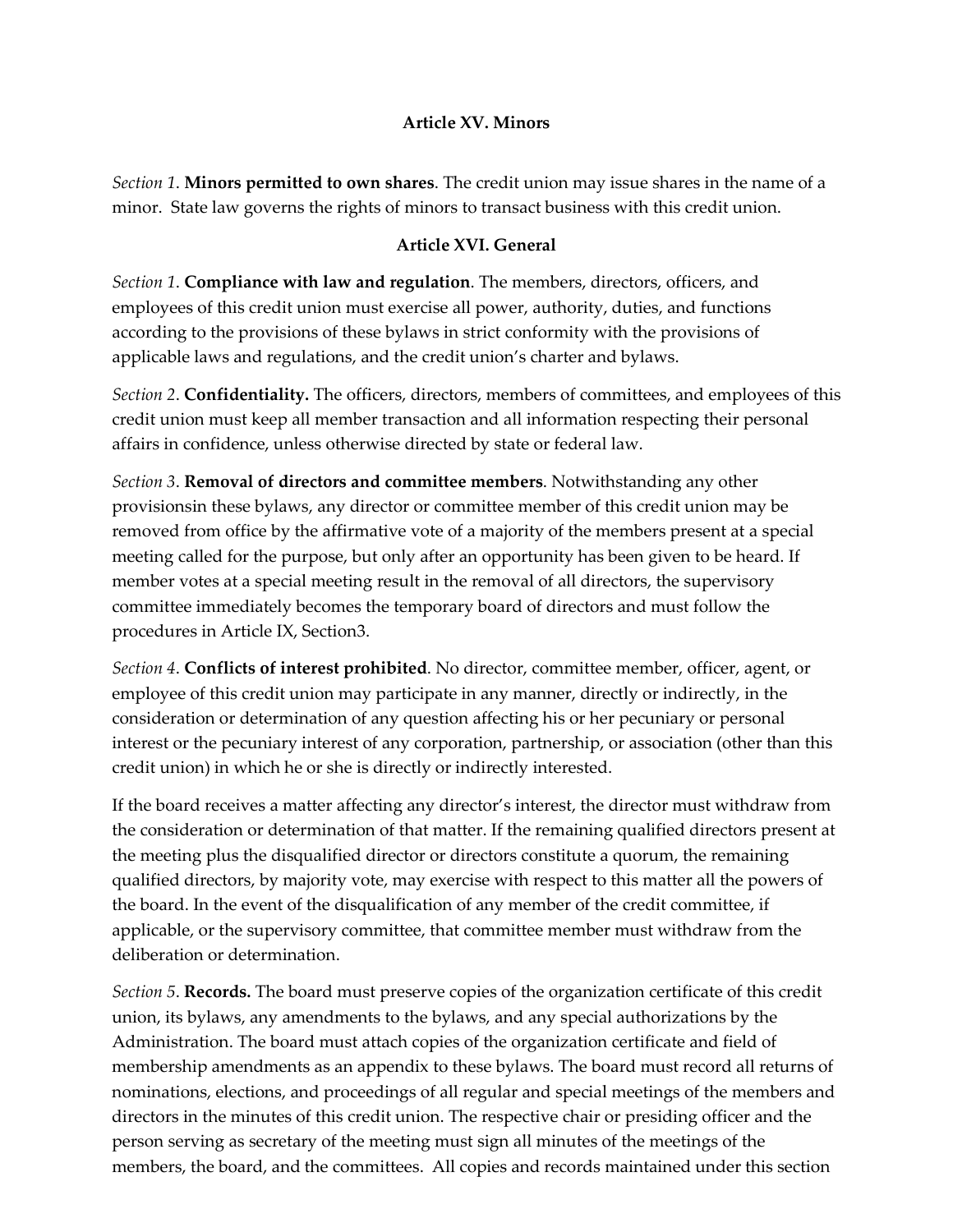may be stored physically or electronically provided that the information is readily accessible to the directors, committee members of this credit union, members, and the Administration. Moreover, signature may be provided electronically where permissible under federal or state law.

*Section 6.* **Availability of credit union records**. All books of account and other records of this credit union must be available upon request at all times to the directors, committee members of this credit union, and members provided they have a proper purpose for obtaining the records. If this credit union maintains a website currently or in the future, the board must post the bylaws of this credit union on the website. The board must also make the charter and bylaws of this credit union available for inspection by any member, upon request. If the member requests a copy of the charter or bylaws, the board will provide a copy to the member. The board may provide this copy to the member in physical or electronic copy. If the member requests a physical copy, the board may charge a reasonable fee for the physical copy.

*Section 7.* **Member contact information**. Members must keep the credit union informed of their current mailing address or, if the member has elected to receive electronic communications, their current email address.

#### *Section 8*. **Indemnification**

a) Subject to the limitations in § 701.33 (c)(5) through (c)(7) of the regulations, the credit union may elect to indemnify to the extent authorized by the law of the State of California.

The following individuals from any liability asserted against them and expenses reasonably incurred by them in connection with judicial or administrative proceedings to which they are or may become parties by reason of the performance of their official duties.

- [x] Current officials.
- [x] Former officials.
- [x] Current employees.
- [x] Former employees.
- b) The credit union may purchase and maintain insurance on behalf of the individuals indicated in paragraph (a) of this section against any liability asserted against them and expenses reasonable incurred by them in their official capacities and arising out of the performance of their official duties to the extent such insurance is permitted by the applicable State law or the Model Business Corporation Act.
- c) The term "official" in this bylaw means a person who is a member of the board of directors, credit committee, supervisory committee, other volunteer committee (including elected or appointed loan officers or membership officers), established by the board of directors.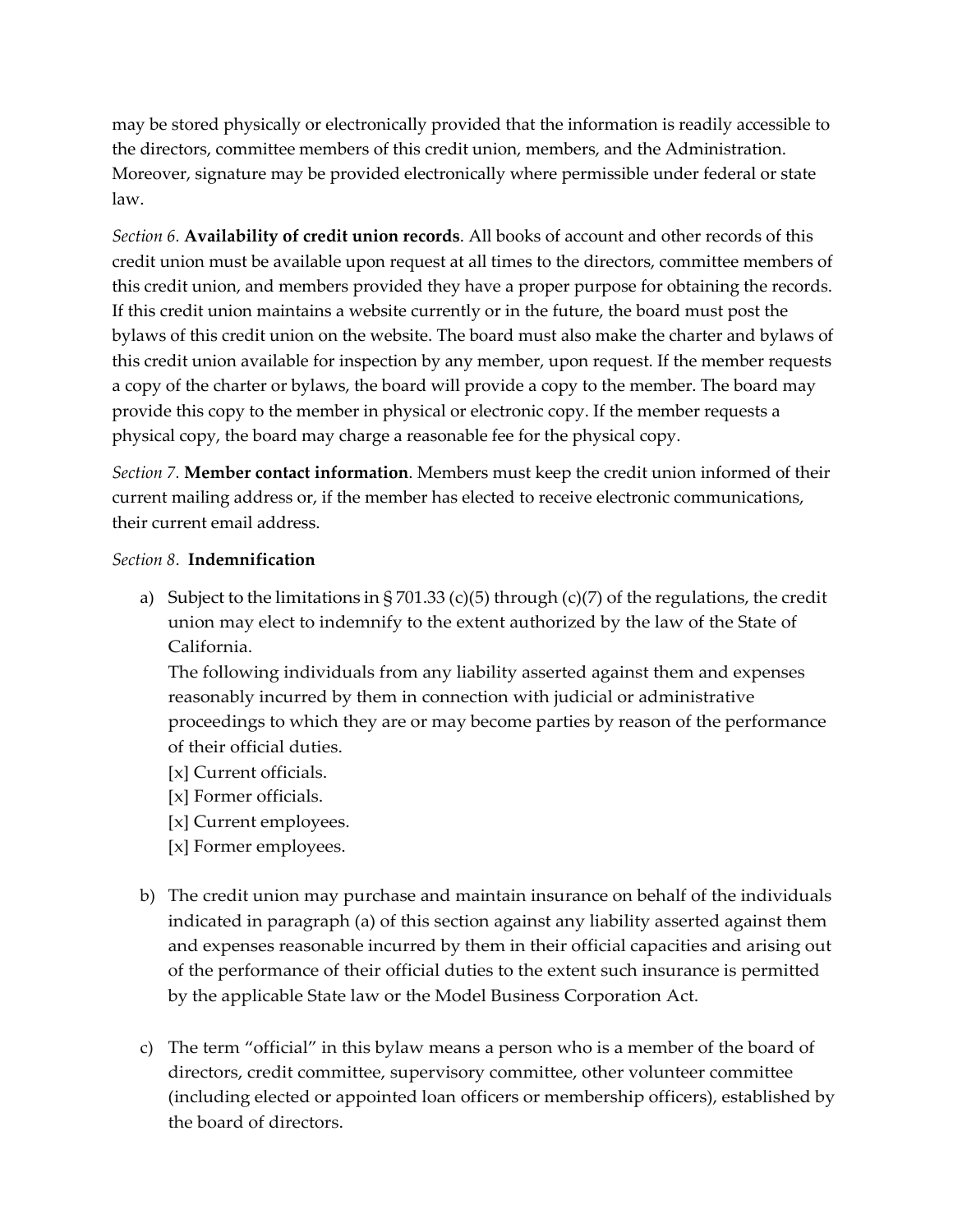*Section 9*. **Pronouns, Singular and Plural**. Unless the context required otherwise, words denoting the singular may be construed as denoting the plural, words of the plural may be construed as denoting the singular, and words of one gender may be construed as denoting such other gender as is appropriate.

## **Article XVII. Amendments of Bylaws and Charter**

*Section 1*. **Amendment procedures**. The board may adopt amendments of these bylaws by an affirmative two-thirds of the directors. Written NCUA approval is required for the amendment of the bylaws to become effective. After adopting amendments, the credit union will update the bylaws posted on its website (if such credit union maintains a website) and ensure that members seeking to inspect the bylaws receive the most current version of the bylaws. To adopt amendments to the credit union's charter, board members must vote at a duly held meeting after receiving prior written notice of the meeting and a copy of the proposed amendment or amendments with the notice. Written NCUA approval is required for the amendment to the charter to become effective.

## **Article VXIII. Definitions**

*Section 1*. General definitions. When used in these bylaws the terms:

"Act" the Federal Credit Union Act, as amended.

"Administration" means the National Credit Union Administration (NCUA).

"Agency" means the Regional Director, the Director of the Office of National Examinations and Supervision, or the Director of the Office of Credit Union Resources and Expansion.

"Applicable law and regulations" means the Federal Credit Union Act and rules and regulations issued thereunder, or other applicable federal and state statutes and rules and regulations issued thereunder as the context indicates.

"Board" means board of directors of the federal credit union.

"Board officers" means:

- 1. "Chair" means Presiding Board officer, President of the Board, Presiding Board Officer, or Chairperson.
- 2. "Vice Chair" means Vice President.
- 3. "Financial Officer" means Treasurer.
- 4. "Secretary" means Recording Officer.
- 5. "Management Official" means General Manager, Manager, President, or Chief Executive Officer.

"Charter" means the approved organization certificate and field of membership issued by the National Credit Union Administration or one of its predecessors. It is the document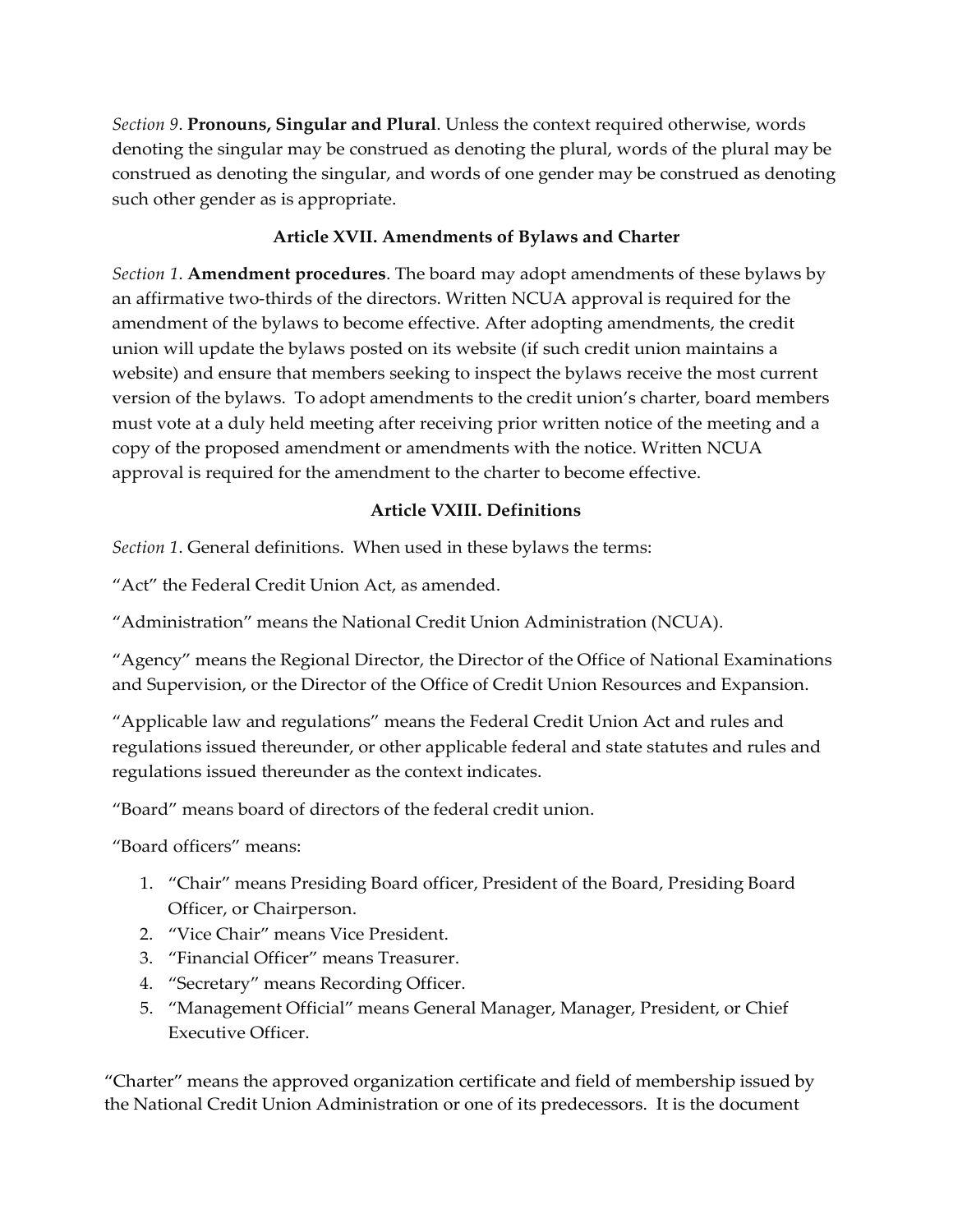that authorizes a group to operate as a credit union, defines the fundamental limits of its operating authority, and includes the persons the credit union is permitted to accept for membership.

"Field of Membership" means the persons (including organizations and other legal entities)a credit union is permitted to accept for membership.

"Immediate family member" means spouse, child, sibling, parent, grandparent, grandchild, stepparents, stepchildren, stepsiblings, and adoptive relationships.

"Loans" means any type of loan product the credit union offers. This includes, but it not limited to, consumer loans, lines of credit, credit cards, member business loans, commercial, loans, and real estate loans.

"Management" means the Board, Financial Officer, and Management Official.

"Member" means a person must:

- 1. Be eligible for membership under Section 5 of the charter;
- 2. Sign membership forms as approved by the credit union board;
- 3. Subscribe to at least one share (par value) of stock;
- 4. Pay the initial installment;
- 5. Pay an entrance fee, if required; and
- 6. Be eligible to vote upon reaching the minimum age the credit union establishes for voting and participation in the affairs of the credit union.

"Membership Officer" means a majority of the board of directors, a majority of the members of a duly authorized executive committee, or an individual(s) appointed by the board of directors to serve as such.

"NCUA Board" means the Board of the National Credit Union Administration.

"Person in the same household" means an individual living in the same residence maintain a single economic unit.

"Regulation" or "regulations" means rules and regulations issued by the NCUA Board.

"Share" or "shares" means all classes of shares and share certificates that may be held in accordance with applicable law and regulations.